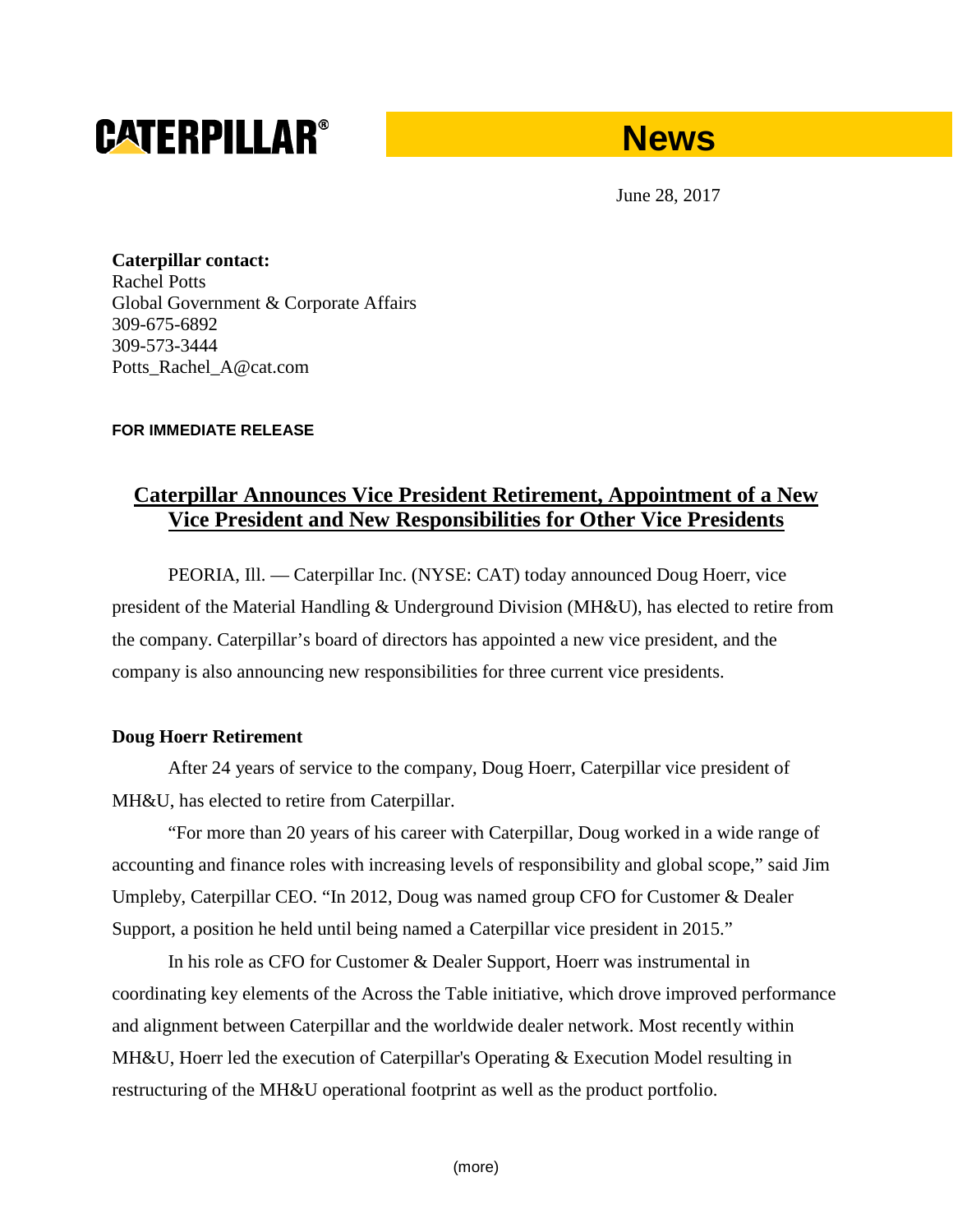Hoerr joined Caterpillar in 1993 after working for the accounting firm of McGladrey, where he gained experience in auditing and corporate tax. Within Caterpillar, he held numerous positions of increasing responsibility in accounting, business analysis and business resources in Customer Services Support, Parts Distribution, Integrated Manufacturing, Finance Services Division, Large Engine Products & Fuel System Division, Corporate Services Division and Large Power Systems Division. In 2012, he was named group CFO for Customer & Dealer Support. On January 1, 2015, Hoerr became a Caterpillar vice president. His retirement is effective August 1, 2017.

### **New responsibilities for Tom Bluth, Jean Savage and Karl Weiss**

Caterpillar is also announcing changes in responsibilities for current Caterpillar vice presidents Tom Bluth, Jean Savage and Karl Weiss. These changes will be effective August 1, 2017.

Bluth, who was first named a vice president in 2007 and is currently vice president of the Surface Mining & Technology Division (SM&T), will become Caterpillar's Chief Technology Officer (CTO) and the vice president of the Innovation & Technology Development Division (ITDD).

Since joining Caterpillar in 1995, Bluth has held numerous positions, including corporate attorney in the Legal Services Division, industry manager in the Latin America Commercial Division, district manager in the North America Commercial Division, worldwide medium wheel loader product manager and president and managing director of Caterpillar France. In 2007, the Caterpillar board of directors named Bluth vice president of Asia Pacific Operations and two years later, Bluth was named vice president of the Earthmoving Division. In 2013, Bluth moved to vice president of the Mining Products Division and three years later, Bluth's responsibilities were expanded to include leadership for mining sales and support as the vice president of SM&T. Bluth graduated with an electrical engineering degree from Iowa State University, a law degree from Northwestern University and an MBA from the University of Chicago.

-2-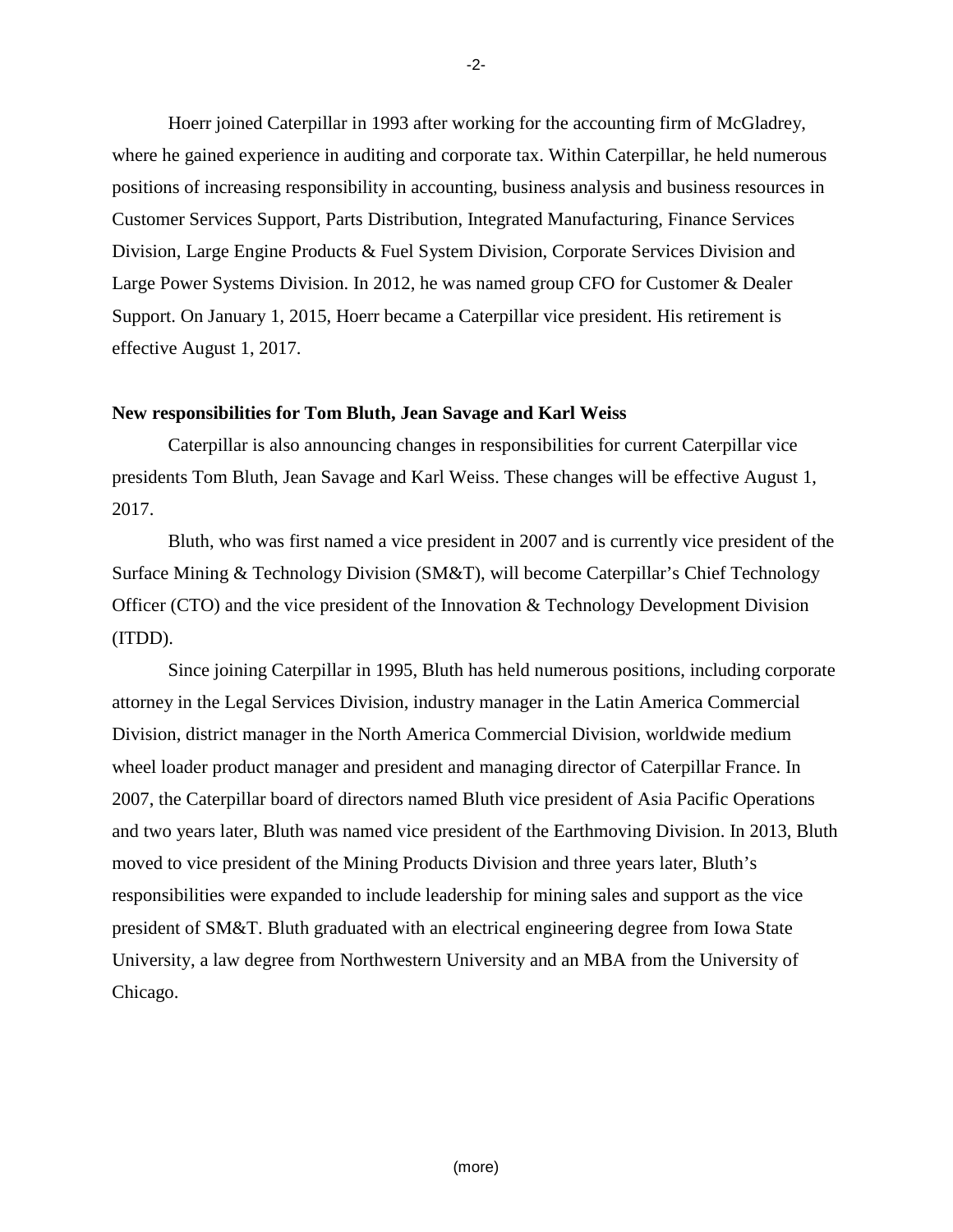Savage, who was first named a Caterpillar vice president in 2014 and is currently Caterpillar's CTO and the vice president of ITDD, will become the vice president of SM&T.

Savage was formerly senior vice president and Chief Operating Officer of the Locomotive and Railcar Services business unit for Caterpillar subsidiary Progress Rail Services (PRS). Savage joined PRS in 2002 as vice president for Quality and Continuous Improvement. She also served as vice president of PRS' Freight Car Repair, Parts and Quality Divisions before her most recent position. Prior to joining PRS, she worked in a variety of manufacturing and engineering positions in her 14 years at Parker Hannifin Corporation, a leader in motion and control technologies and systems. That was preceded by nine years in the Army Reserves as a military intelligence officer. Savage has an electrical and computer engineering degree from the University of Cincinnati and a master's degree in engineering management from the University of Dayton.

In 2013, Weiss was named a Caterpillar vice president for the Earthmoving Division, the position he still holds today. Weiss will become the vice president of MH&U, replacing Hoerr.

Since joining Caterpillar in 1992, Weiss has had various assignments within product development at Caterpillar's Decatur, Joliet and Aurora, Illinois, facilities, primarily focused on large machine structural design. Weiss subsequently transferred to Geneva, Switzerland, with Caterpillar Global Mining as an equipment management consultant serving mining customers and dealers in Europe and Africa. He then became the large wheel loader new product introduction manager in Aurora. Weiss then moved to Beijing, China, for four years where he served as the wheel loader product manager for the Asia Pacific Region. He then was named the worldwide product manager for medium wheel loaders in Aurora before being named Earthmoving vice president in 2013. Weiss graduated from Purdue University with a degree in agricultural engineering and an MBA from Northern Illinois University.

#### **Frederic Istas Appointed Vice President of the Earthmoving Division**

Caterpillar's board of directors has appointed Frederic Istas, currently aftermarket solutions global manager for Caterpillar's Global Aftermarket Solutions Division, to the position of vice president of the Earthmoving Division.

-3-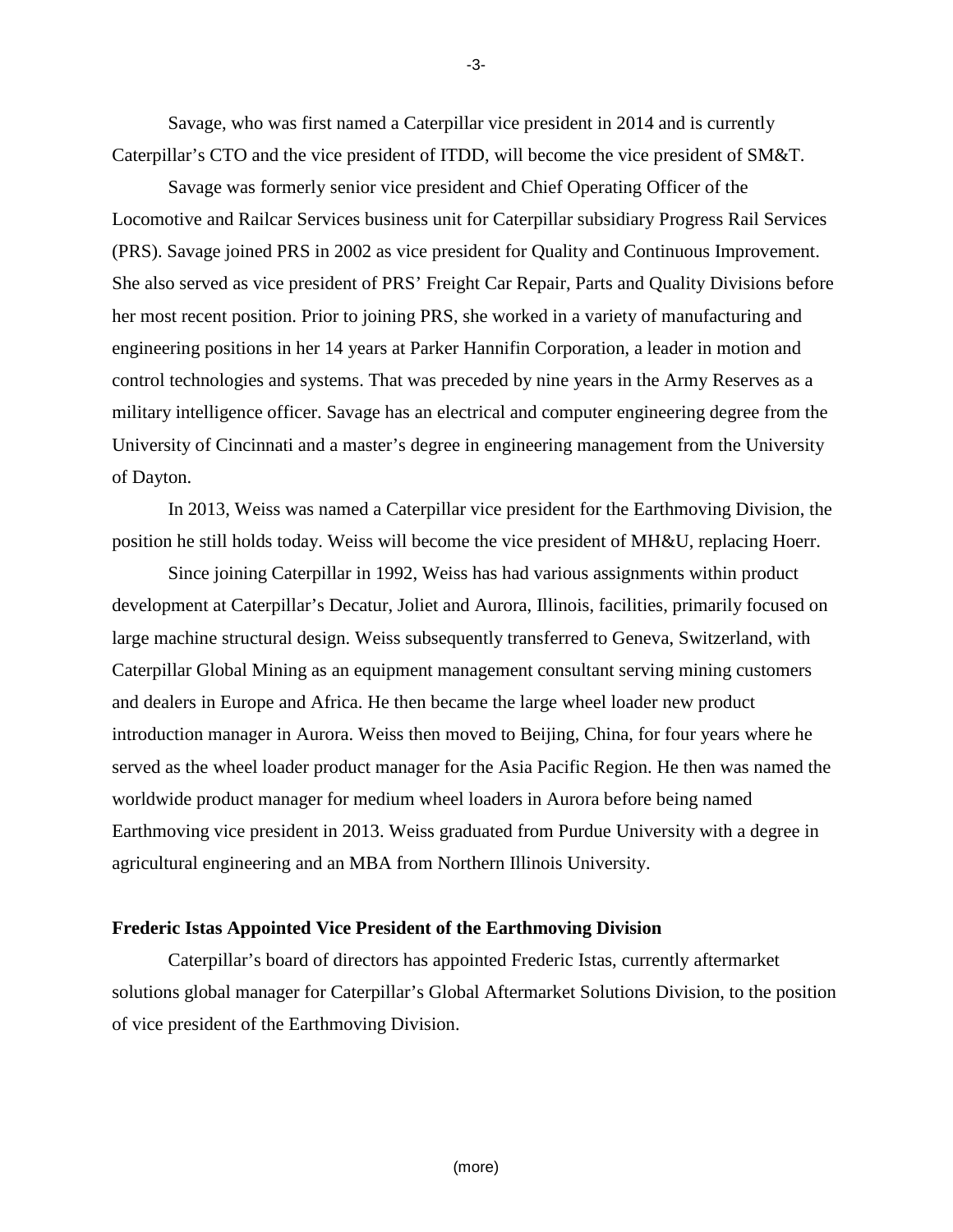"Building on his more than 20 years with Caterpillar, Frederic brings strong product management leadership experience from previous roles in the United States and Europe, as well as product support and marketing experience to this role," Umpleby said.

Istas joined Caterpillar in 1996 as part of the Europe, Africa & Middle East (EAME) Marketing Division, based in Geneva, Switzerland. He held roles as a 6 Sigma black belt and master black belt. In 2004, Istas was named district manager for the EAME Marketing Division in Geneva. From 2008-11, he was a global process owner in the Global Revenue Management Group based in Peoria. He then was named a regional product manager for the Excavation Division based in Europe. Istas has a degree in electromechanics from Industriele Hogeschool, Gent, Flanders, Belgium. Istas will begin his new role August 1, 2017.

#### **About Caterpillar**

For more than 90 years, Caterpillar Inc. has been making sustainable progress possible and driving positive change on every continent. Customers turn to Caterpillar to help them develop infrastructure, energy and natural resource assets. With 2016 sales and revenues of \$38.537 billion, Caterpillar is the world's leading manufacturer of construction and mining equipment, diesel and natural gas engines, industrial gas turbines and diesel-electric locomotives. The company principally operates through its three product segments - Construction Industries, Resource Industries and Energy & Transportation - and also provides financing and related services through its Financial Products segment. For more information, visit caterpillar.com. To connect with us on social media, visit caterpillar.com/social-media.

#### **Forward-looking Statements**

Certain statements in this press release relate to future events and expectations and are forward-looking statements within the meaning of the Private Securities Litigation Reform Act of 1995. Words such as "believe," "estimate," "will be," "will," "would," "expect," "anticipate," "plan," "project," "intend," "could," "should" or other similar words or expressions often identify forward-looking statements. All statements other than statements of historical fact are forward-looking statements, including, without limitation, statements regarding our outlook, projections, forecasts or trend descriptions. These statements do not guarantee future performance and speak only as of the date they are made, and we do not undertake to update our forward-looking statements.

Caterpillar's actual results may differ materially from those described or implied in our forward-looking statements based on a number of factors, including, but not limited to: (i) global and regional economic conditions and economic conditions in the industries we serve; (ii) commodity price changes, material price increases, fluctuations in demand for our products or significant shortages of material; (iii) government monetary or fiscal policies; (iv) political and economic risks, commercial instability and events beyond our control in the countries in which we operate; (v) our ability to develop, produce and market quality products that meet our customers' needs; (vi) the impact of the highly competitive environment in which we operate on our sales and pricing; (vii) information technology security threats and computer crime; (viii) additional restructuring costs or a failure to realize anticipated

-4-